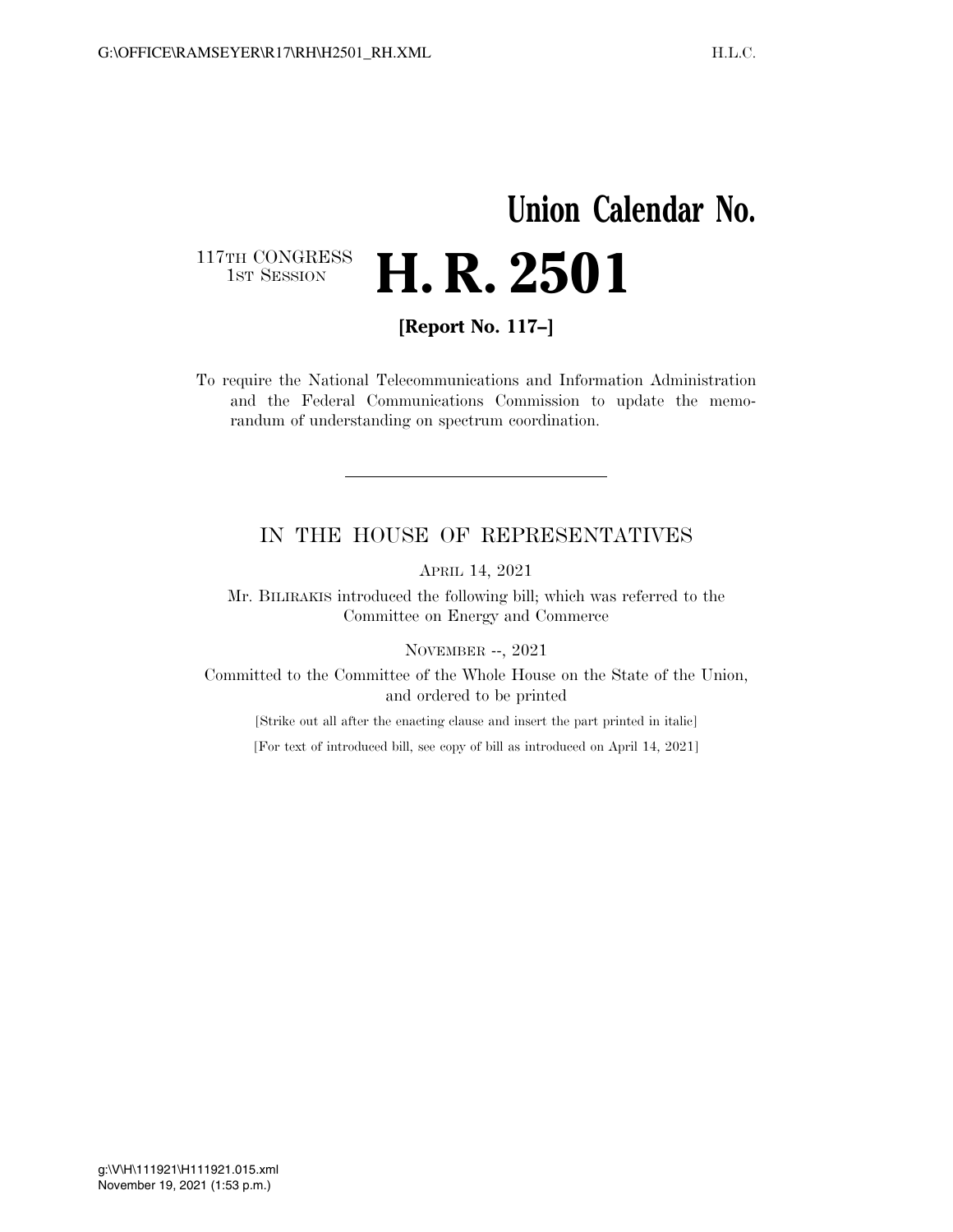## **A BILL**

To require the National Telecommunications and Information Administration and the Federal Communications Commission to update the memorandum of understanding on spectrum coordination.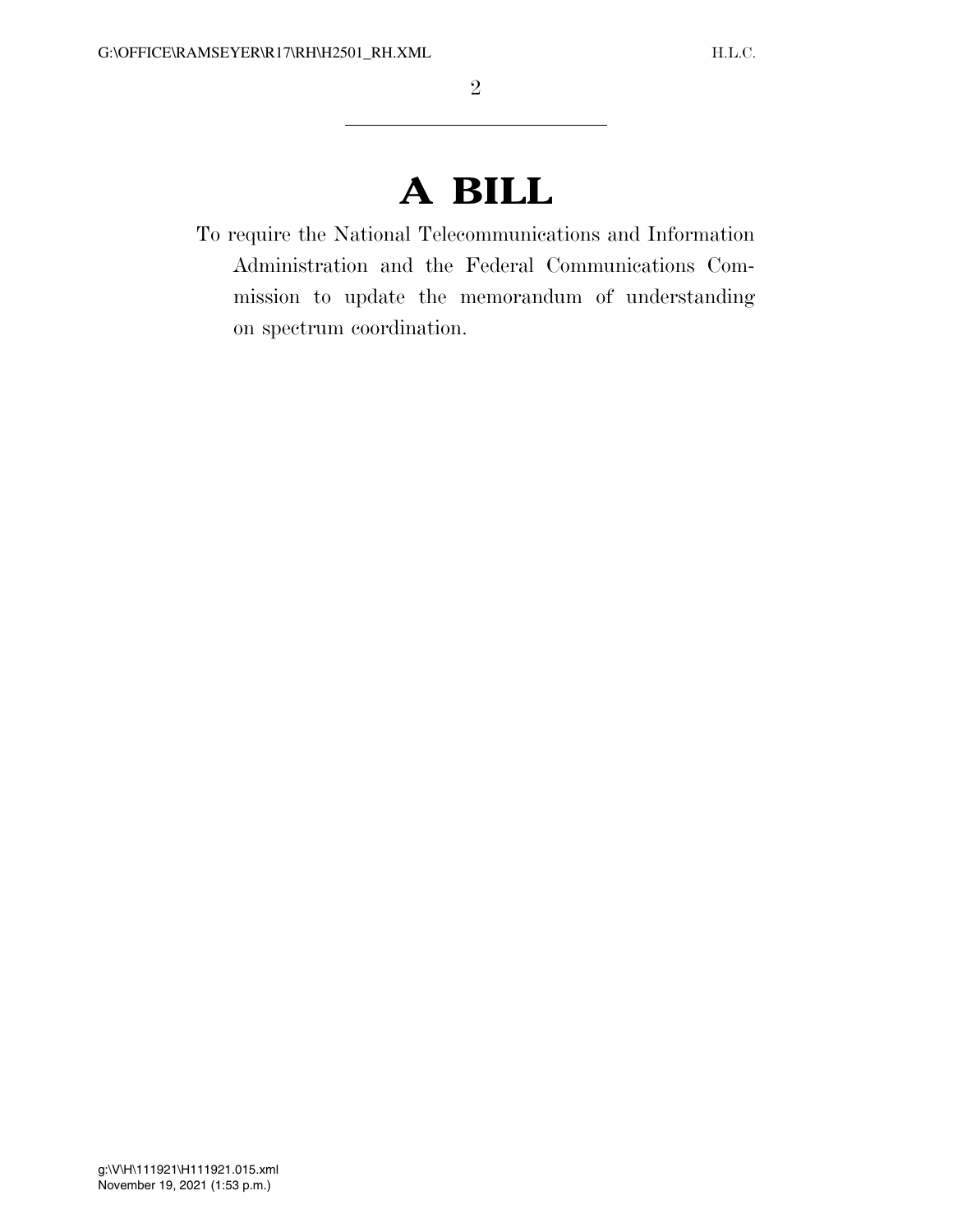*Be it enacted by the Senate and House of Representa- tives of the United States of America in Congress assembled, SECTION 1. SHORT TITLE. This Act may be cited as the ''Spectrum Coordination Act''. SEC. 2. UPDATE OF MEMORANDUM OF UNDERSTANDING ON SPECTRUM COORDINATION BETWEEN NTIA AND FCC. Not later than December 31, 2022, the National Tele- communications and Information Administration and the Federal Communications Commission shall update the Memorandum of Understanding on Spectrum Coordination entered into in January 2003, to— (1) improve upon the process for resolving fre- quency allocation disputes in shared or adjacent allo- cations between the National Telecommunications and Information Administration and the Federal Commu- nications Commission to ensure that such disputes are definitively resolved in an efficient and timely manner; (2) ensure that spectrum is used efficiently; and (3) establish reasonable timelines for the ex- change of information between the National Tele- communications and Information Administration and the Federal Communications Commission in*